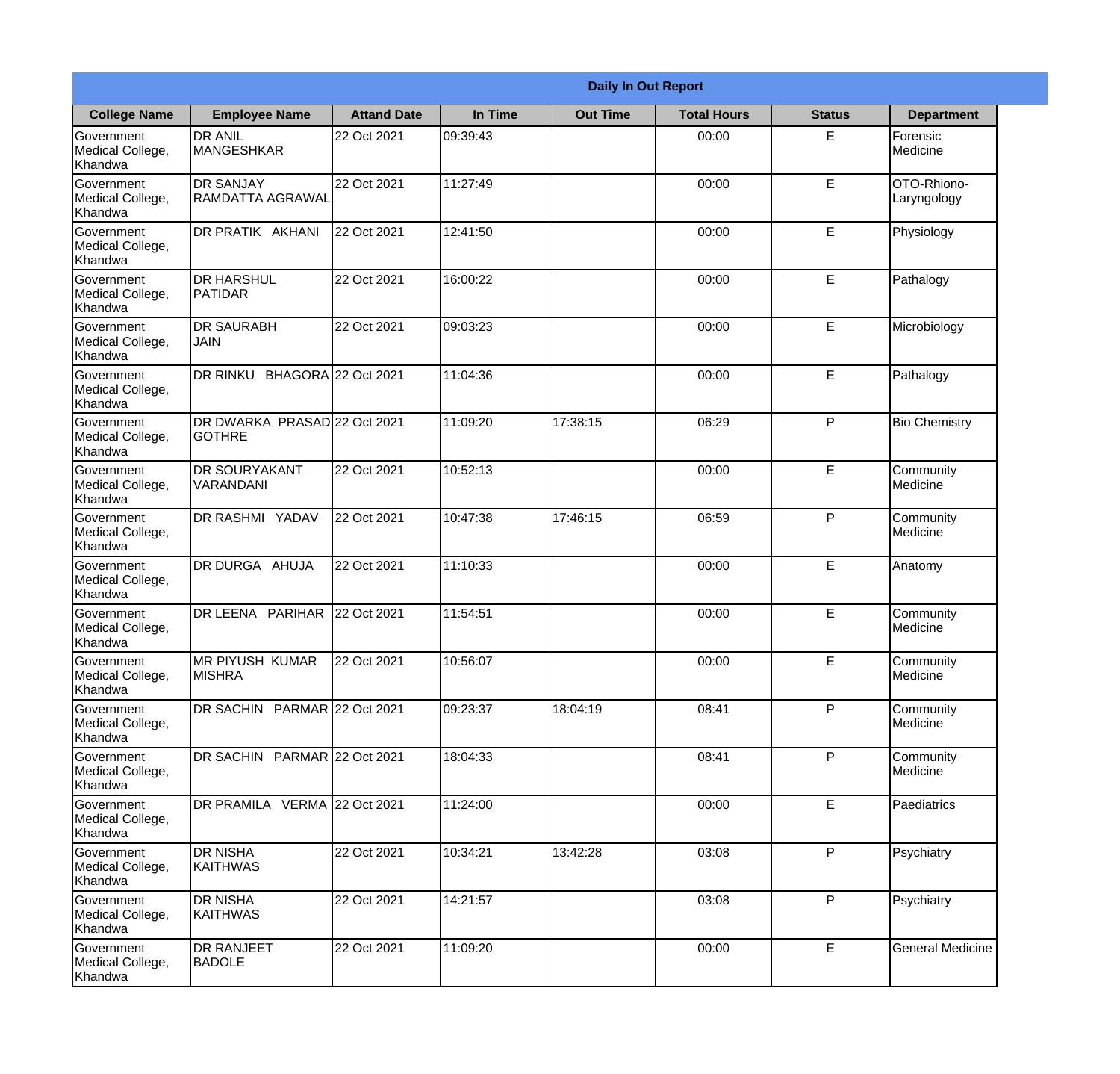| <b>Designation</b>                  | Category        |
|-------------------------------------|-----------------|
| Assistant Professor   Para Clinical |                 |
| Professor                           | Clinical        |
| Assistant Professor   Non Clinical  |                 |
| Assistant Professor   Para Clinical |                 |
| Associate Professor Para Clinical   |                 |
| Assistant Professor   Para Clinical |                 |
| Demonstrator/Tutor Non Clinical     |                 |
| Demonstrator/Tutor   Para Clinical  |                 |
| Assistant Professor   Para Clinical |                 |
| Demonstrator/Tutor   Non Clinical   |                 |
| Assistant Professor                 | Para Clinical   |
| Statistician                        | Para Clinical   |
| Assistant Professor   Para Clinical |                 |
| Assistant Professor   Para Clinical |                 |
| Professor                           | Clinical        |
| <b>Assistant Professor</b>          | Clinical        |
| <b>Assistant Professor</b>          | <b>Clinical</b> |
| Assistant Professor                 | <b>Clinical</b> |

## **Daily In Out Report**